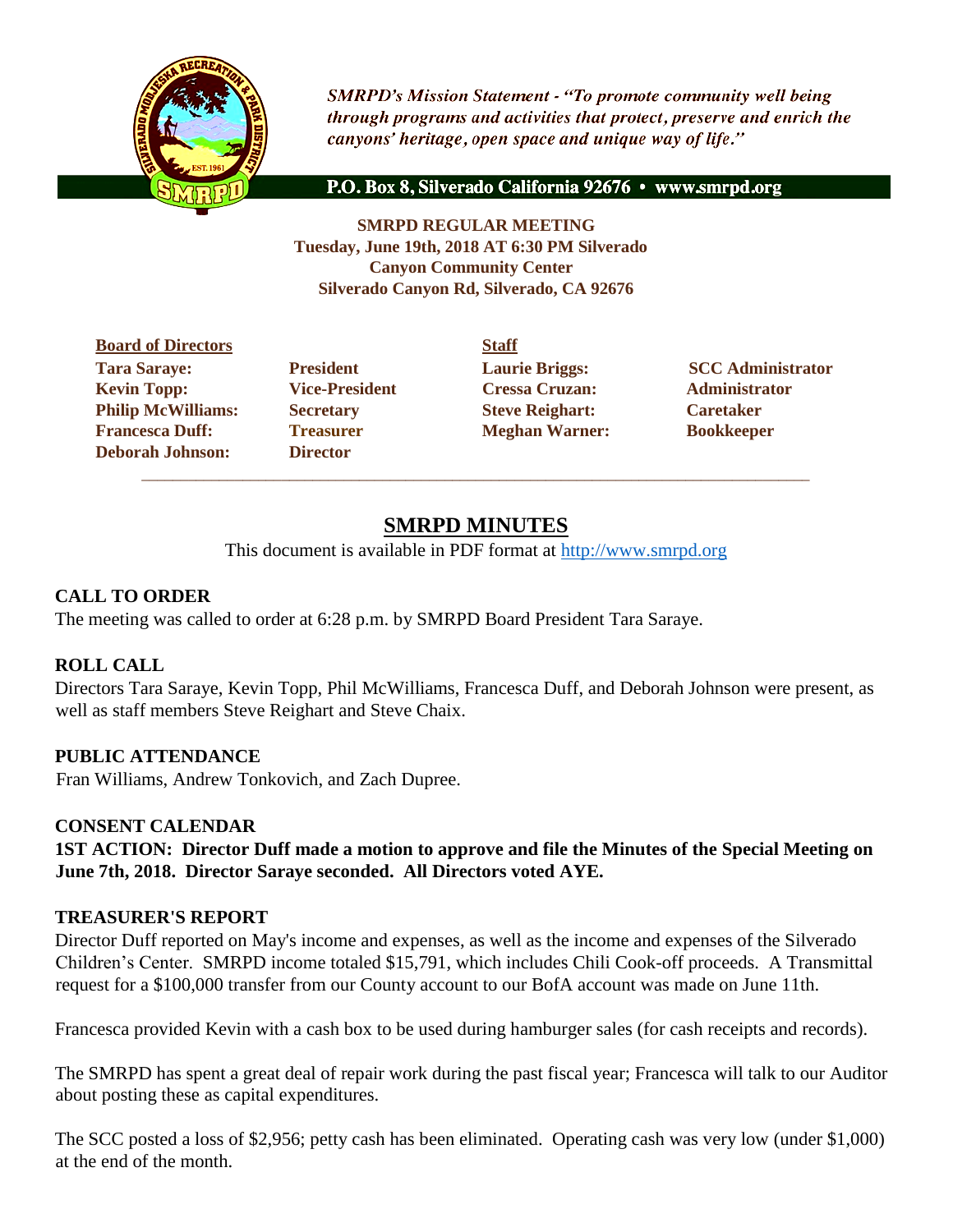**2ND ACTION: Director Duff made a motion that a minimum balance of \$4,000 be set for the SCC checking account, with transfers made from the SCC savings account as needed. Director Saraye seconded. All Directors vote AYE.** 

# **3RD ACTION: Director Duff made a motion to approve the Treasurer's report, expenses, and financials. Director McWilliams seconded. All Directors voted AYE.**

Francesca will talk to Bob Johnson about renewing his contract for auditing. The draft budget was discussed and various revisions suggested.

# **4TH ACTION: Director Johnson made a motion to pay for the legal notification for next year's budget and proposed a vote be taken on the budget at the July SMRPD meeting. Director Saraye seconded. All Directors voted AYE.**

Financial policies and procedures were presented by Director Johnson; she is working on the SMRPD Policy manual. These will be voted on at the next meeting.

# **5TH ACTION: Director Johnson made a motion to approve \$15/mo. for a mobile scanner for BofA deposits. Director Duff seconded. All Directors voted AYE.**

# **OTHER DISTRICT BUSINESS**

Fran Williams requested that the days 10/26, 27 and 28 2018 be reserved for the annual Halloween party and that all fees be waived. She also requested the days 4/12, 13 and 14 2019 be reserved for the annual Swap Meet and that all fees be waived.

# **6TH ACTION: Director Saraye made a motion to waive fees for this year's Halloween party. Director McWilliams seconded. All Directors voted AYE.**

# **7TH ACTION: Director McWilliams made a motion to waive fees for next year's Swap Meet. Director Duff seconded. All Directors voted AYE.**

Director Saraye reported on the LAFCO election: Doug Davert was elected as Representative; Jim Fisler was elected as Alternate.

Director Duff is putting together a community wide Mountain Lion Awareness meeting; details to follow.

# **SILVERADO CHILDREN'S CENTER (SCC) OVERSIGHT COMMITTEE**

Enrollments remain steady. There are three full time staff and four part time. Work is continuing on the OC Parks mandated repairs. The playground is being renovated and a new gardener has been hired.

# **FACILITIES/SAFETY/MAINTENANCE COMMITTEE**

Another shade sail for the Modjeska Community Center was discussed, also new playground equipment for Modjeska Park. No action was taken at this time.

# **RECREATION COMMITTEE**

Wedding rental policies were discussed and changed by Board Resolution (see attached).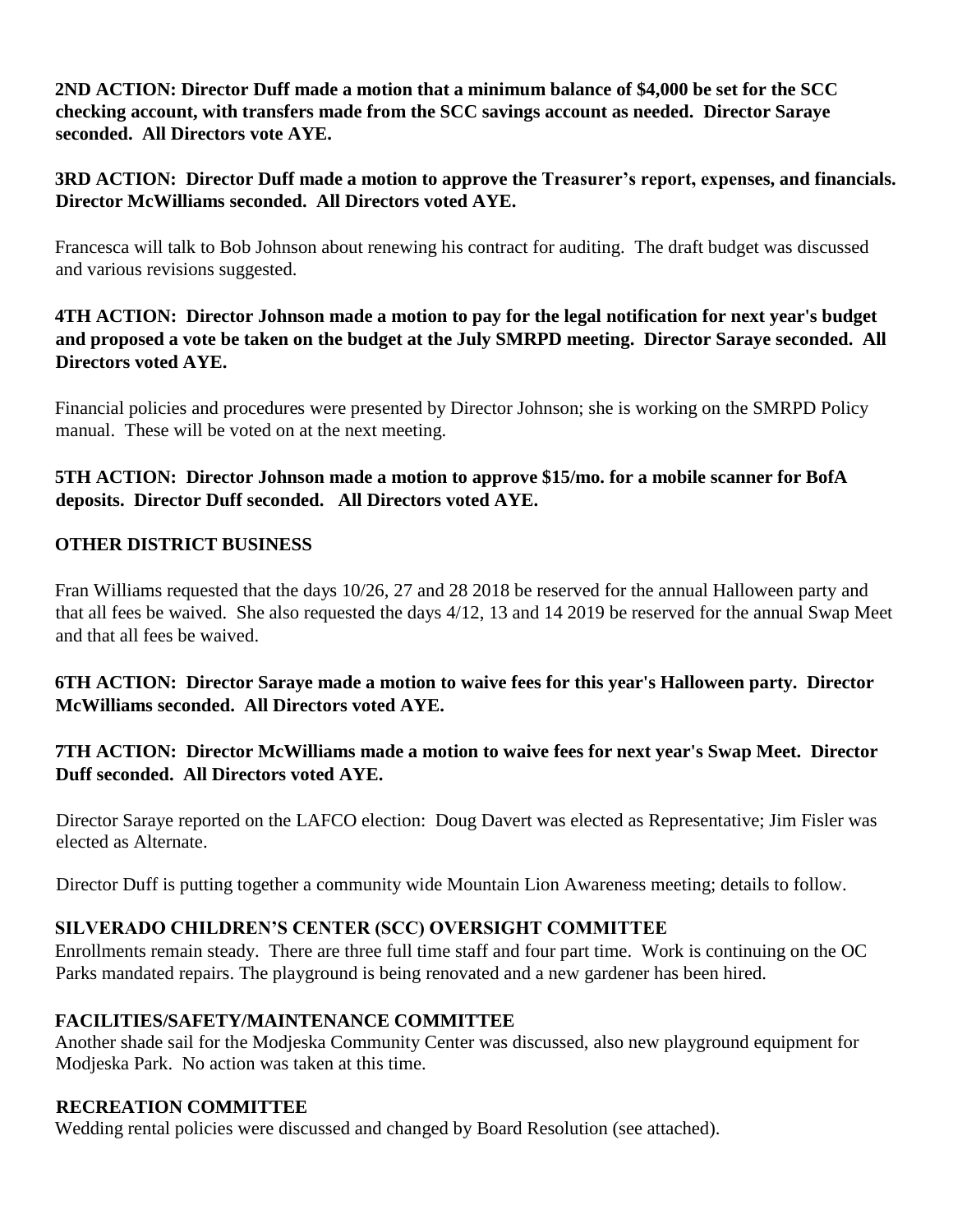# **FUNDRAISING COMMITTEE**

There was no Flea Market last month. The April Rattlesnake Aversion program brought in \$775. Hamburger sales netted \$470.10 Chili Cook-off results are still being tabulated.

### **OPEN SPACE AND TRAILS COMMITTEE**

There will not be an "All Canyons Cleanup" this year, but the Inner-Coastal Cleanup will still take place on September 15th.

# **PUBLIC COMMENTS**

Fran Williams reported that July 18th will be the Library Open House.

### **CLOSED SESSION REPORT**

None

# **BOARD COMMENTS**

None

### **ADJOURNMENT**

The meeting adjourned at 8:20 p.m. The next regular meeting of the Board of Directors will be at the Silverado Community Center, 27641 Silverado Canyon Road, at 6:30 PM on Tuesday July 17th, 2018.